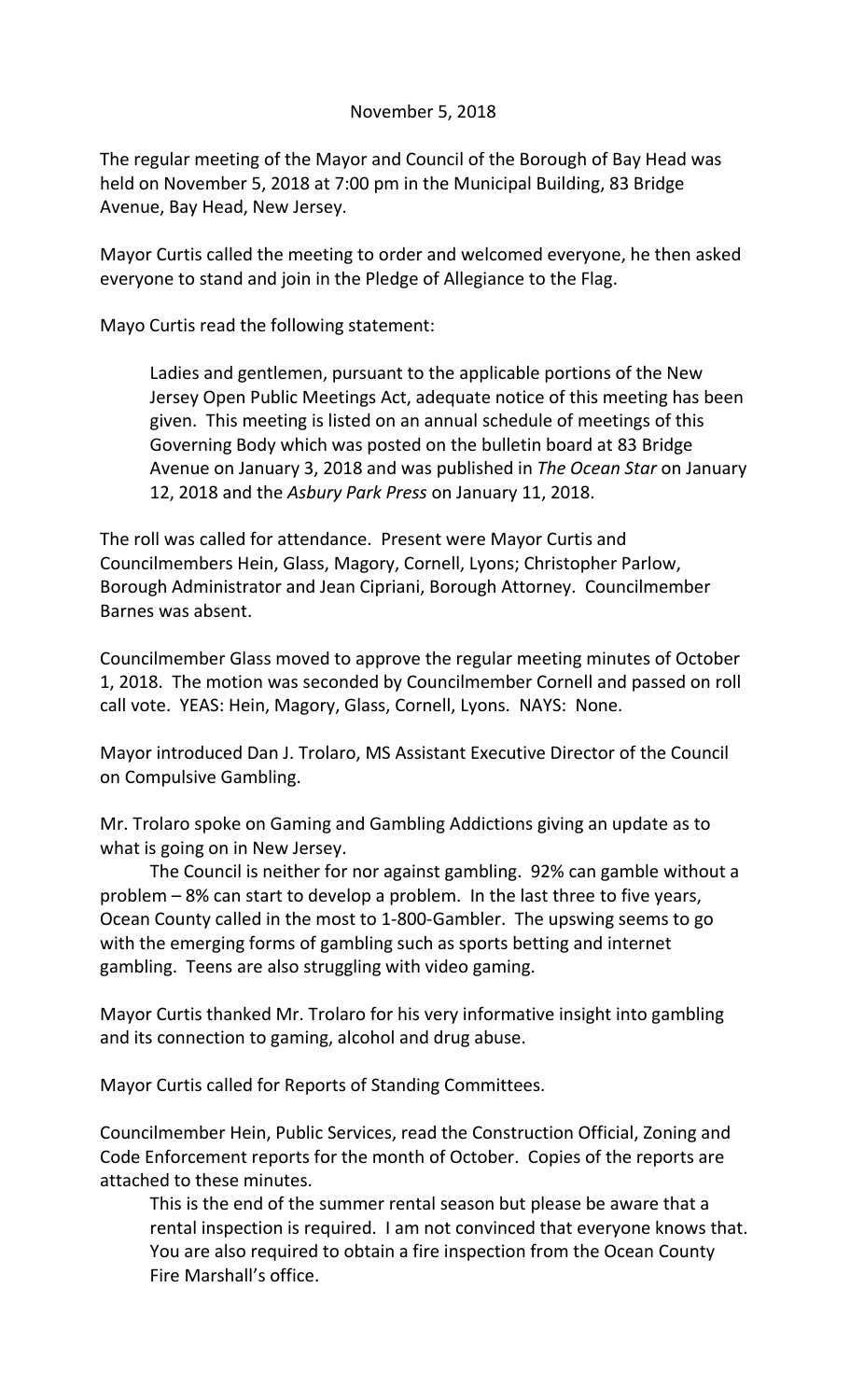Councilmember Glass, Public Safety, read the Police and Fire Department report for the month of October. Copies of the reports are attached to these minutes. Halloween went well with no incidents.

Fire Department – Tip of the Month:

Create a three-foot "kid-free zone" around the open fire. Make sure the fireplace has a sturdy screen to stop sparks from flying into the room. Never leave a fireplace fire unattended, particularly when children are present. Ashes should be cool before putting them in a metal container, and kept at a safe distance from your home.

Councilmember Glass: There has been a second series of burglaries in town. Please lock your doors and cars. If you see something, say something. If you see someone walking around a house that you don't feel should be there call the police. They will check it out. It is better to call than not.

Councilmember Magory, Public Works, read the attached Public Works Report for the month of October.

Councilmember Hein and I did another tour of Osborne Avenue. We are working to complete the plan for the installation of sidewalks. There is plenty of dune grass at Public Works if you are in need.

Councilmember Lyons: When will the Comfort Station close?

Councilmember Magory: They were closed October  $31^{st}$ .

Councilmember Cornell, Parks, Grounds and Recreation: I would like to thank Larry, Adam and Tommy for all the work they have done on the playground. I am happy to report there was very little flooding after the last heavy rain. The park is a work in progress – we are looking at equipment and mulch for the area. We are also looking at Holly Park.

The Environment Commission is still waiting a decision as to the grant submitted concerning Living Shoreline. We are hopeful to hear by the end of the month. Dr. Stephen J. Souza, the founder of Princeton Hydo will speak at the December 11, 2018 Environmental meeting. He assisted Bay Head by conducting a study of Twilight Lake in 2014 which included an analysis of possibly building a living shoreline along the Lake.

We are also working with Point Pleasant Beach concerning the train station. The area has been cleared thanks to Bob, Rick McGoey and Neil DeVesty. There is an actual path through to Point Pleasant along the tracks. Recently, someone donated plants/trees to be planted there.

Councilmember Hein: We have been working to clear the plot of land north of the train station. Debra Dixon, New Jersey Transit Adopt-a-Station coordinator, presented a plaque honoring the efforts of the group. NJT nominated us to NJ Clean Communities Council for the work done at the station. NJT is working with us. They have replaced a bench, donated a pot which we planted and installed a new schedule sign.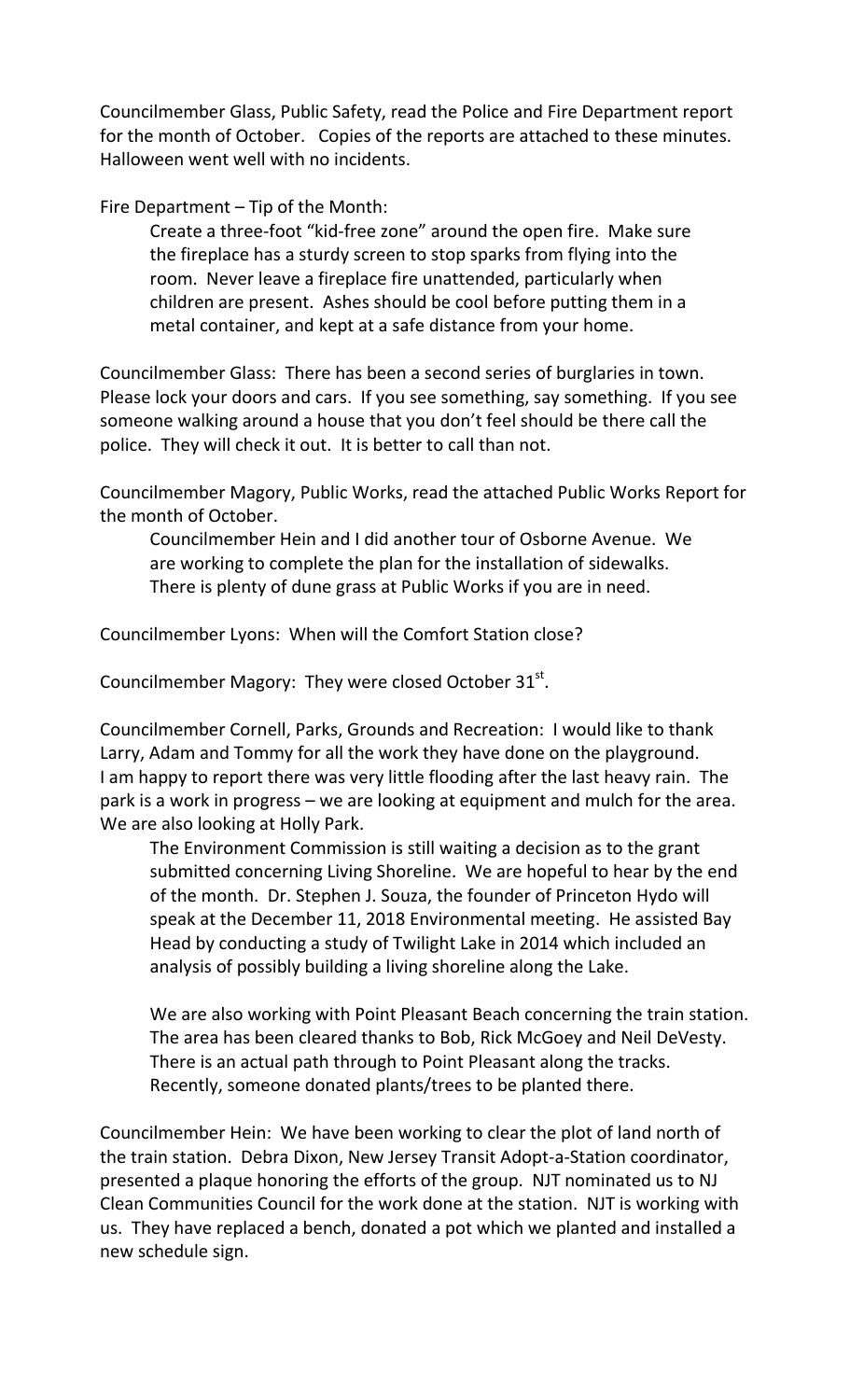Environmental Commission Monthly Tip:

Instead of buying a new book, first check out the Lending Library at the Bay Head Recycling Center. The Lending Library is a fun neighborhood place to visit and has a surprisingly wide selection of great books to choose from. And after you've finished a reading a book, why not drop it off at the Lending Library so that others can enjoy the book? Reusing products is an easy way to help the environment.

Councilmember Lyons, Finance: We are required to review the Best Practices Inventory for 2018/2019 which has been submitted and reviewed by the Governing Body. This year there were 86 questions to answer. Our score determines the amount of aid we receive. We passed. If you would like a copy you can obtain it from the Clerk. I would like to thank Bill Antonides, CFO and Chris Parlow, Borough Administrator for working on answering the questions.

Mr. Parlow: We will receive 100% of the State Aid we are entitled to.

Councilmember Lyons, Technology, had no report.

Christopher Parlow, Borough Administrator: I met with a number of contractors obtaining prices for the dock on Twilight Lake.

I also received prices and have met with contractors concerning security cameras at the Public Works Garage.

Mayor recently received a letter from FEMA , 30- Day Engineering Models Notification – New York-New Jersey Coastal Reanalysis. The purpose of the letter was to provide notification and seek comment regarding the proposed engineering models FEMA has proposed to use to perform the coastal reanalysis for communities in New York and New Jersey. I discussed the information provided with a Professor and have formulated his response into Mayor's response to FEMA. He recommended different models to be used. Our concerns were sent out today.

Ocean County Administrator met with us concerning fire inspection services provide to us by the County. The County was audited by the State and they determined that there should be a Shared Service Agreement for the County to provide those services to us. I will distribute this information to Council. It needs to be done by the end of the year. The County will continue to provide this service at no cost to the Borough. The individual will pay the County Fire Marshall directly.

We are recertified for CRS. The report was submitted and our rating will remain the same as last year. Next year we will be under the new CRS manual. I will work with our Planning Consultant. This is not our choice but required by FEMA.

We attended a Beach Replenishment meeting on October  $16^{th}$ . They have kicked back the start date in Bay Head to mid January with completion of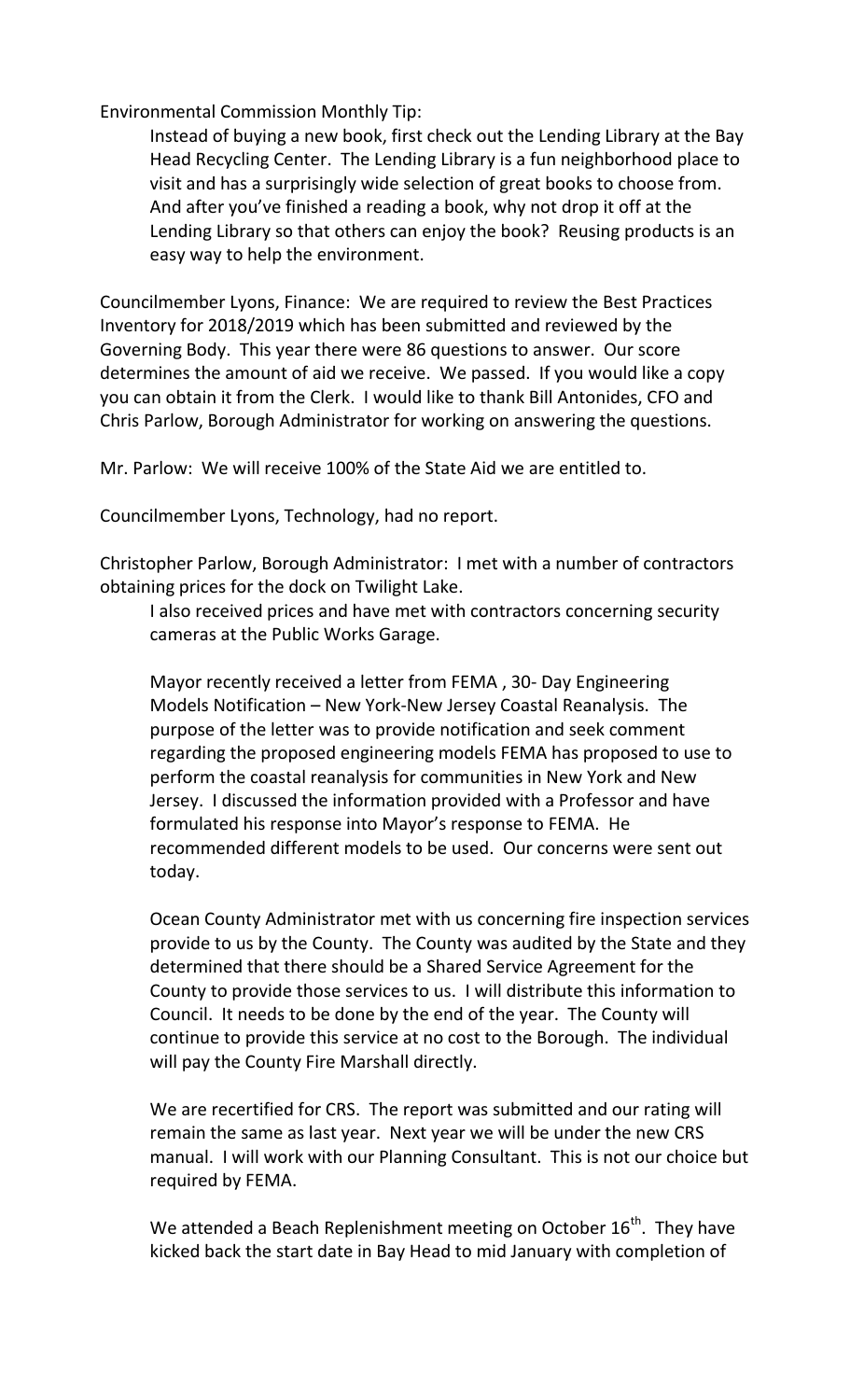early May. This puts us closer to the 2019 summer season. It is unfortunate that it keeps getting moved.

Mayor Curtis called for Clerk's Correspondence.

Ms. Applegate offered the following:

Request from Bay Head Business Association for their annual Christmas in Bay Head the weekend of December 7, 8 and  $9<sup>th</sup>$ . An application for Raffles License from Sacred Heart Holy Name Society for a 2019 monthly Off-Premise 50/50 with the drawing to be held at Sacred Heart, MSGR Casey Hall.

Councilmember Glass moved to approve the requests which were seconded by Councilmember Lyons and passed on roll call vote. YEAS: Hein, Glass, Magory, Cornell, Lyons. Nays: None.

Mayor Curtis called for Resolutions.

Councilmember Glass offered Resolution 2018-138 authorizing a Memorandum of Understanding between the Borough of Bay Head and the County of Ocean for the FY 18 Homeland Security Grant Reimbursement Program.

Councilmember Glass offered Resolution 2018-139 appointing Class II Special Law Enforcement Officers for the Borough of Bay Head and authorizing attendance at Ocean County Police Academy.

Councilmember Lyons offered Resolution 2018-140 authorizing payment to Employees for Hours of Accrued Compensatory Time from the Budgetary Provision approved as Police Dispatcher Salary and Wages.

Councilmember Lyons offered Resolution 2018-141 authorizing the Cancellation of Sewer Billing as per Borough Code.

Councilmember Glass offered Resolution 2018-142 authorizing the execution of a Shared Services Agreement with the County of Ocean for the Driving While Intoxicated Enforcement Program.

Councilmember Glass offered Resolution 2018-143 authorizing the execution of a Shared Services Agreement with the County of Ocean for the Drug Recognition Expert Callout Program.

Councilmember Glass offered Resolution 2018-144 authorizing the execution of a Shared Services Agreement with the County of Ocean for the "Move Over" Law Enforcement Program.

Councilmember Lyons offered Resolution 2018-145 providing for the Insertion of a Special Item of Revenue in the Budget of the Borough of Bay Head pursuant to N.J.S.A. 40A:4-87 (Chapter 159 – Homeland Security Grant \$19,000.00).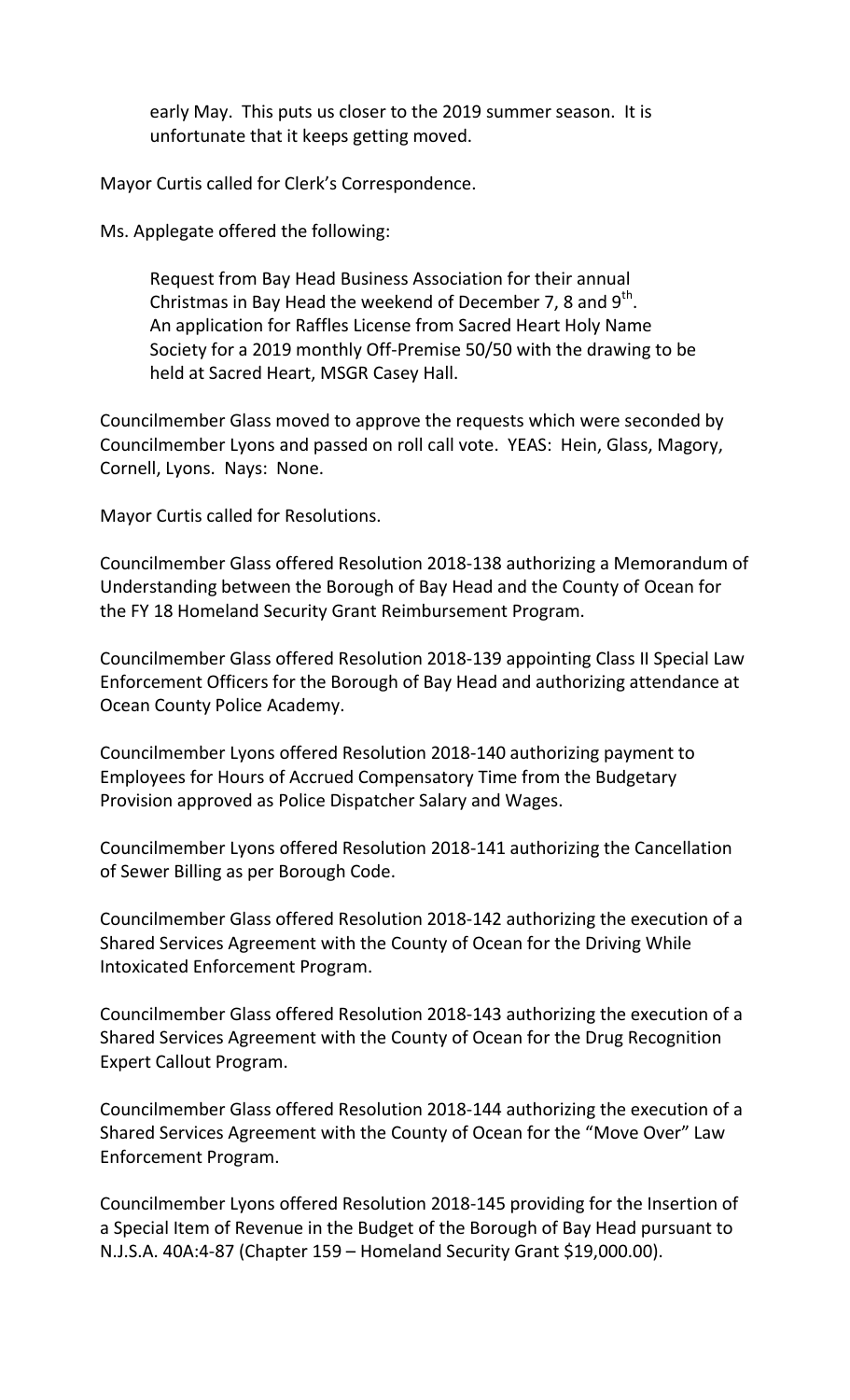Councilmember Lyons offered Resolution 2018-146 authorizing a Transfer in the 2018 Municipal Budget.

Councilmember Glass offered Resolution 2018-147 authorizing submission of the 2018 Statewide Grant Drive Sober or Get Pulled Over Year End Holiday Crackdown.

Councilmember Magory offered Resolution 2018-148 amending the Borough of Bay Head Personnel Policy Manual.

Councilmember Glass moved the above resolutions be adopted. The motion was seconded by Councilmember Magory.

Mayor Curtis asked if there were any questions from the public concerning the resolutions presented.

Chief Hoffman: Resolution 2018-145 will provide the police with an automatic plate reader. It will allow us to pick up violations of passing license plates. It will take a picture of every plate. The data is controlled by the Ocean County Sheriff Department. We are very excited to receive this piece of equipment.

There being no further comments or questions, Mayor Curtis closed the discussion by the public.

The motion passed on roll call vote: YEAS: Hein, Glass, Magory, Cornell, Lyons. NAYS: None. A copy of each resolution is attached to these minutes.

Mayor Curtis called for Ordinance, First Reading:

Councilmember Magory offered Ordinance 2018-15 entitled:

ORDINANCE OF THE BOROUGH OF BAY HEAD, COUNTY OF OCEAN, STATE OF NEW JERSEY, AMENDING AND SUPPLEMENTING CHAPTER 177 OF THE BOROUGH CODE ENTITLED "PEDDLING AND SOLICITING"

Councilmember Magory moved this ordinance on first reading, which motion was seconded by Councilmember Hein.

Councilmember Magory: This amendment will not allow a hot food vendor but will still allow two ice cream vendors.

The motion passed on roll call vote. YEAS: Hein, Glass, Magory, Cornell, Lyons. NAYS: None. A copy of this ordinance is attached to these minutes.

This ordinance is scheduled for second reading and public hearing on December 3, 2018.

Councilmember Lyons offered Ordinance 2018-16 entitled:

AN ORDINANCE ESTABLISHING SALARY, WAGES, HOLIDAYS, SICK LEAVE, VACATIONS AND OTHER BENEFITS OF EMPLOYMENT OF